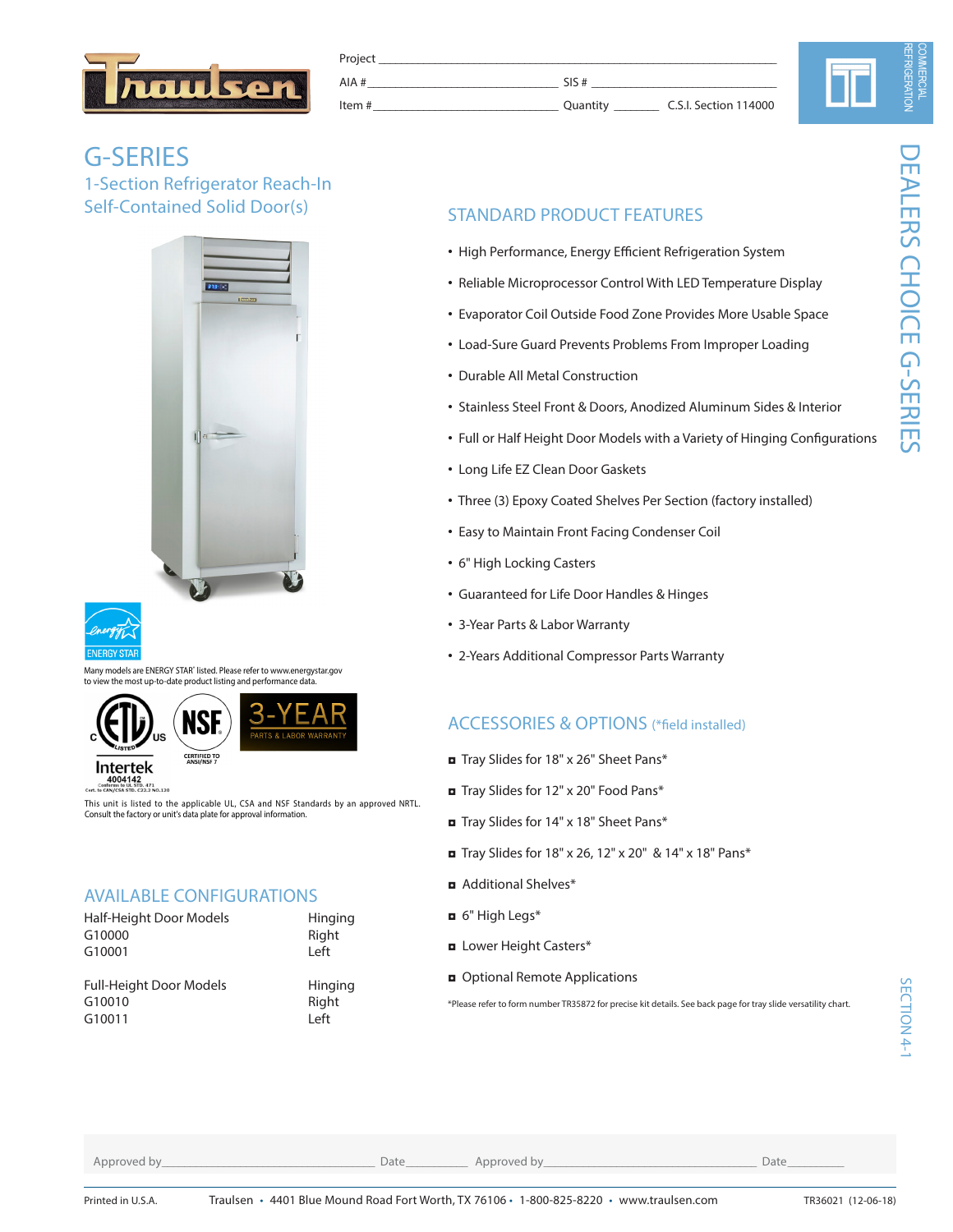

## MODELS Half Height Door Models: G10000, G10001

 $\overline{ }$ 

 $\overline{\phantom{0}}$ 

 $\overline{\phantom{0}}$ 

⊪⊏

⊪⊏

╿╿





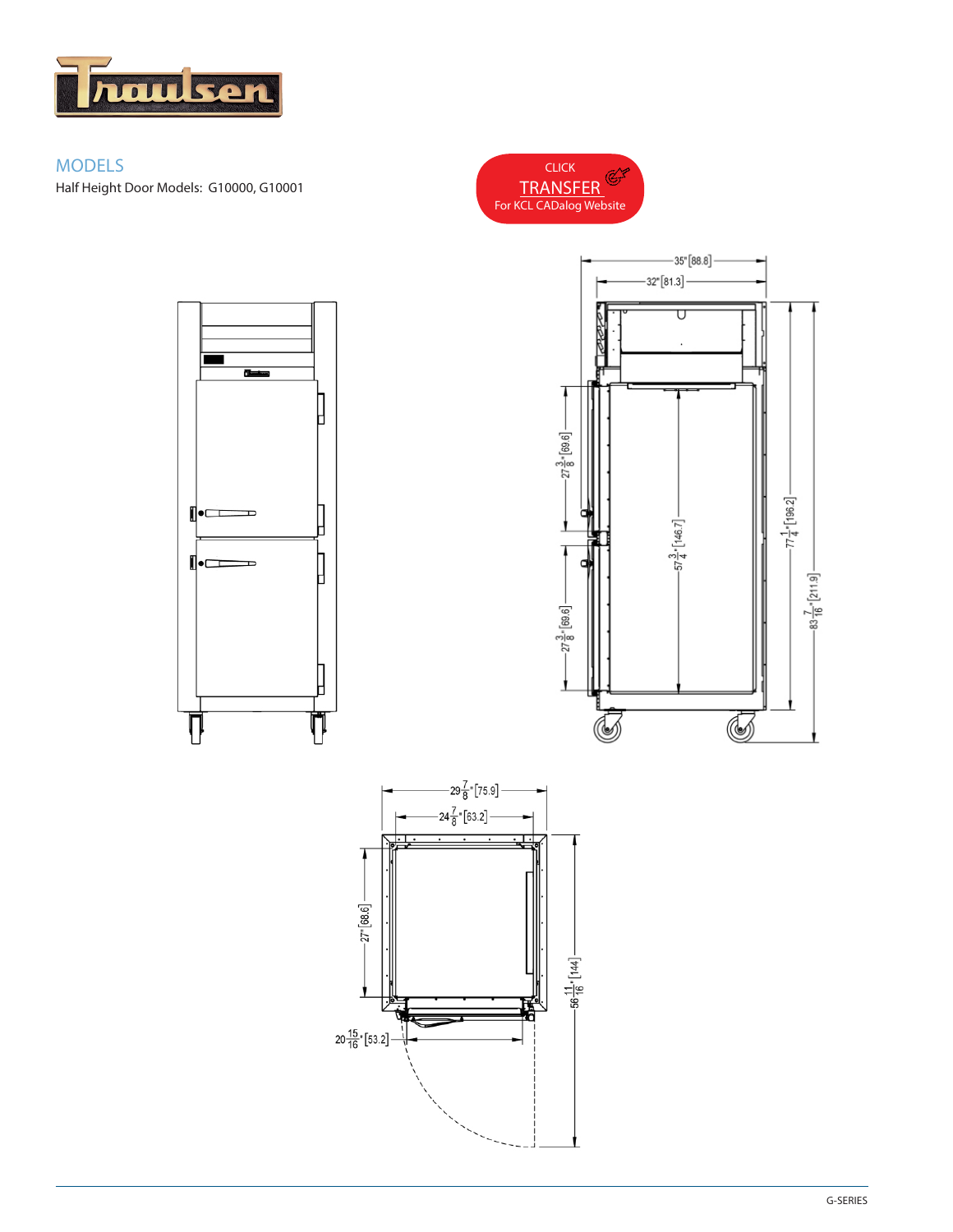## G-SERIES 1-Section Refrigerator Reach-In Self-Contained Solid Door(s)